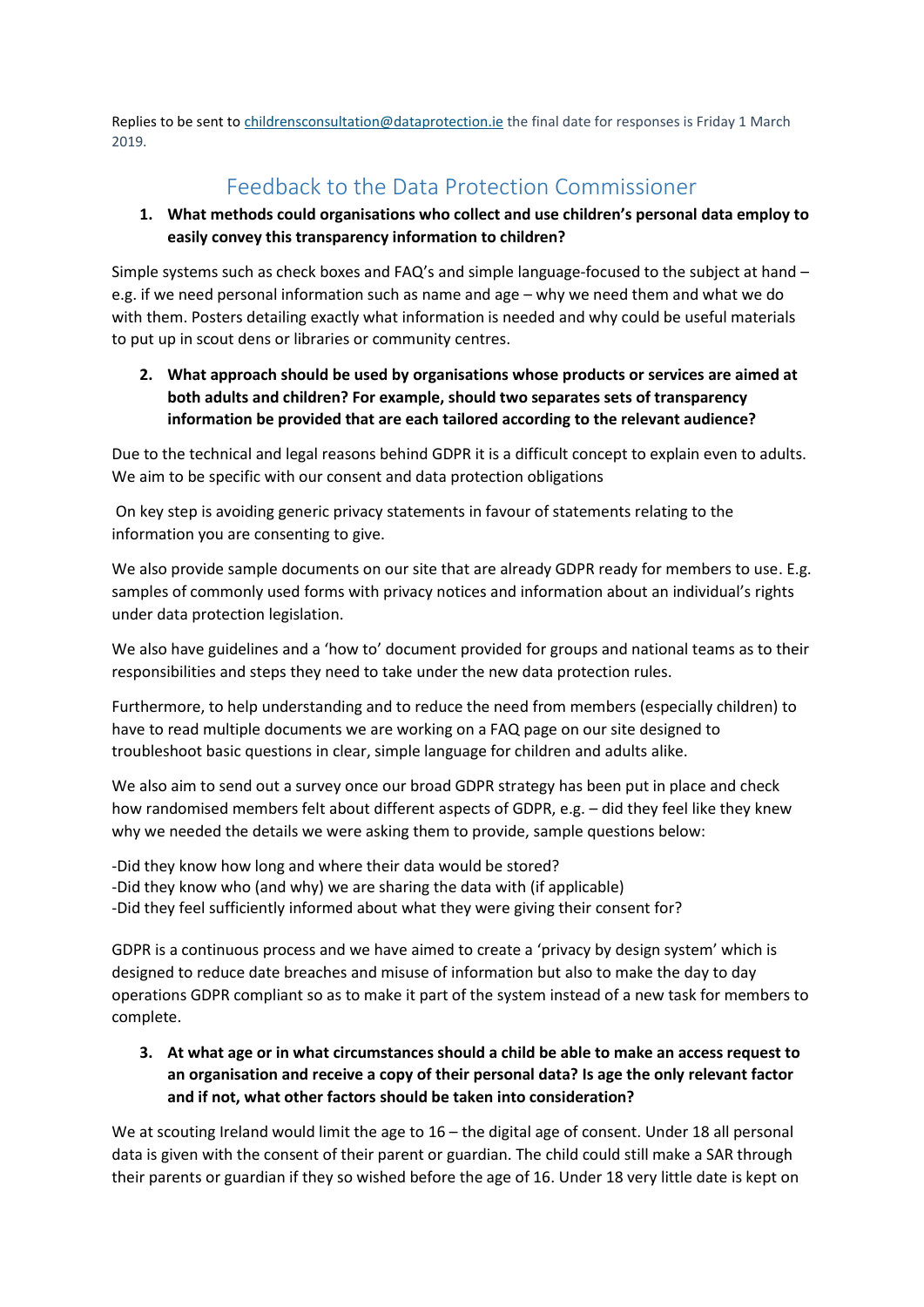any individual, only basic data necessary to the everyday running of our organisation – such as name, date of birth etc. and we operate a strict destruction process on more temporary files such as activity consent forms and managing medications forms.

For a child to be able to make a SAR under the digital age of consent there would have to be extenuating circumstances that involved child protection questions or serious complaints filed.

**4. In what circumstances should a parent be able to make an access request and receive a copy of their child's personal data? Is there an upper age limit after which a parent should not be able to make an access request for their child's personal data? Are there circumstances where both the parent and child should have to jointly make an access request for the child's personal data?** 

Parents and legal guardians are entitled to submit SARs on their children up until the age of 16. Before that, all data is given and kept with their consent anyway. Between 16-18 parents and children should both consent for the personal data of the child to be released in an SAR.

The child should be able to make a request for their own data between 16-18 themselves but a notification must be sent to the parents/guardians that a SAR has been requested. The data released is only sent to the child.

Parents/guardians of child are able to make a SAR on their child provided their child has given consent for them to do so. And the data released will be released to both parties.

## **5. How should the balance be struck between a parent's right to protect the best interests of their child and the child's right to privacy when organisations are dealing with access requests for the child's personal data?**

In cases such as this, unless information has been flagged by the child as 'not to be released' to the parent the data is accessible to both. Obviously where existing legislation kicks in that option does not apply e.g. child protection issues, criminal offenses etc. and the data should be released to the parent as they are legally responsible for the child.

#### **6. At what age or in what circumstances should a child be able to make an erasure request to an organisation and have their personal data erased? Is age the only relevant factor and if not, what other factors should be taken into consideration?**

The digital age of consent is 16. So at 16 years of age a child should be allowed to submit a SAR and an erasure request.

It depends on the type of data – sensitive personal data may be considered for archival importance and therefore is subject to conditions. If the erasure request is deemed to be submitted in order to conceal or obscure information from the parent it should also be deemed subject to conditions.

If SAR or erasure requests are denied under the above mentioned examples a rationale statement, explaining why the decision was taken to refuse the request should be released to the data subject along with a notification about their rights to appeal and judicial process.

**7. In what circumstances should a parent be able to make an erasure request on behalf of their child and have their child's personal data erased? Is there an upper age limit after which a parent should not be able to make an erasure request for their child's personal data? Are there circumstances where both the parent and child should have to jointly make an erasure request?**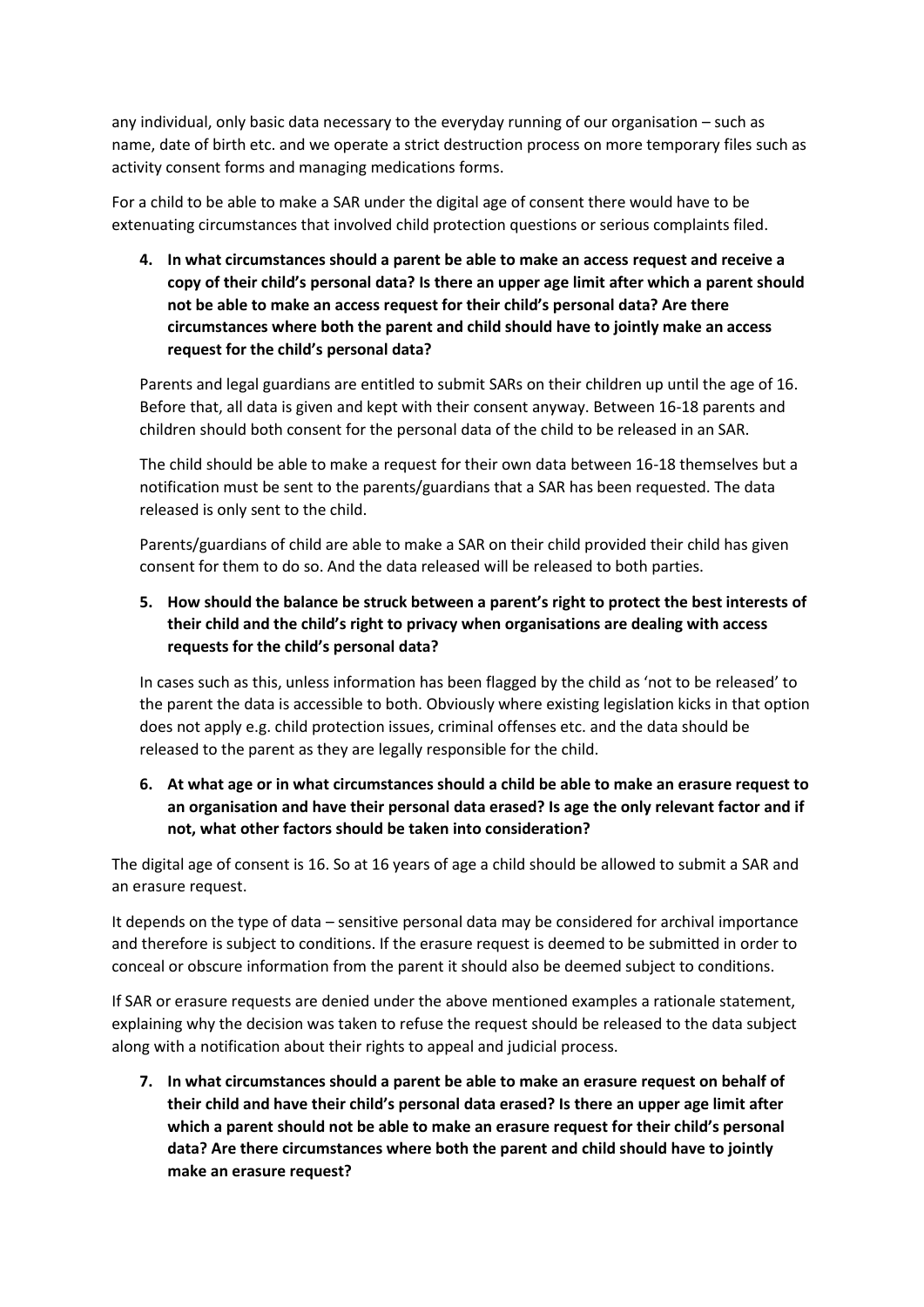Parents and legal guardians are entitled to submit erasure requests on their children up until the age of 16. Before that, all data is given and kept with their consent anyway. If data is erased a note that this has taken place should be added to the file.

Between 16-18 parents and children should both consent for the personal data of the child to be erased in an erasure request.

The child should be able to make a request for their own data erasure between 16-18 themselves but a notification must be sent to the parents/guardians that an erasure request has been requested.

Parents/guardians of child are able to make an erasure request on behalf of their child provided their child has given consent for them to do so.

Obviously where existing legislation kicks in that option does not apply e.g. child protection issues, criminal offenses etc.

**8. If an online service provider is relying on consent as their legal basis (justification) for processing children's personal data, what methods could/should be used to verify that a child is 16 or over in order that the child is granted access to the online service without the need for parental consent?** 

Date of birth should be used to verify age of participants.

PPS number could also be used to link people to ages within a country ID number – code on ID card issued - such as the Garda Age card – use the ID number to verify person is over/ under 16. I'm not sure this is currently possible but would be fairly easy to implement.

## **9. (a) What methods could/should online service providers use to ensure that the person providing consent in these circumstances is actually the holder of parental responsibility over the child?**

It is very difficult to verify something like this. Perhaps a warning of fines or being blocked/blacklisted from the site for fraudulently claiming to be responsible for the child should appear when parents must give consent. Perhaps a photo must also be submitted (taken as part of the process) of 'parents' giving consent as this would act as a deterrent to people trying to deceive the system and would also act as evidence for the service provider that parental consent was given.

# **(b) What constitutes a "reasonable effort" made by organisations to verify such consent is being given by a person who is actually the holder of parental responsibility over the child? How should "reasonable efforts" be measured in this regard?**

A 'two step authentication' process is often employed by people to verify their own personal identity when accessing their accounts. Something similar could be applicable in this circumstance. A process such as a digital signature (like the ones employed by the postal service) and or a photo taken as part of the process could be used effectively in this situation.

However that may seem fairly extreme to many so alternatively a second email address belonging to the parent should be supplied during sign up and a digital consent notice supplied. This should be signed/ticked and sent back.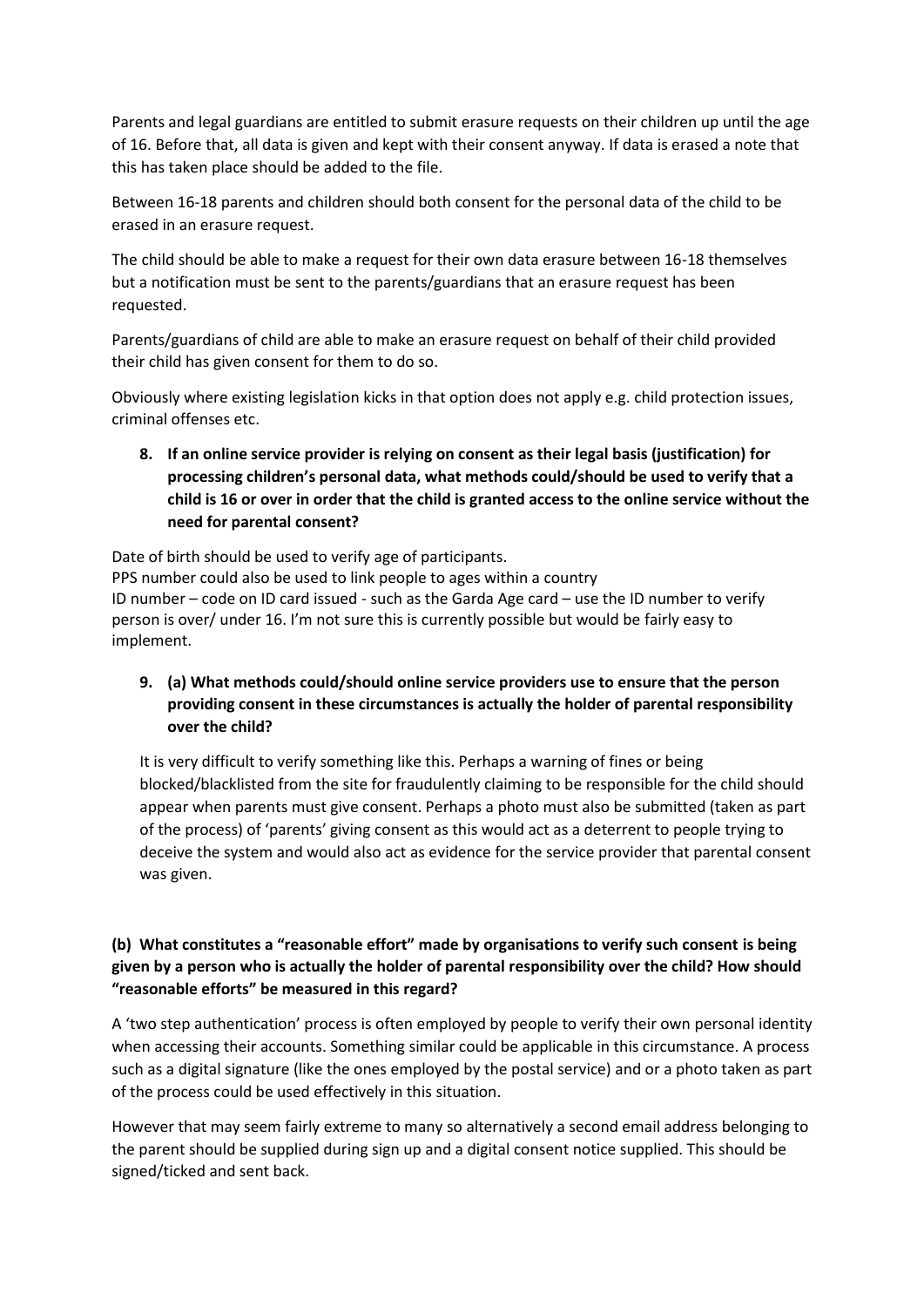There will always be people who take advantage of the system and with the deeply unregulated nature of the internet we must operate a sort of honour system and do our best with the tools we have.

# **10. Prior to 25 May 2018, there was no law setting the age of digital consent in Ireland, but many online service providers required users to be at least 13. If an online service provider now is aware that an existing user of their service is under 16, should the user be locked out of the service until they reach 16?**

They should be re-prompted, as many users will have aged in the time since they signed up. If they are underage they should also be given the chance to sign up again if they provide parental verification or approval. E.g. provide parental email address with a consent release form sent to parental email address. They could also be allowed back on to a restricted version of the site with tight censorship controls and restricts access to all the functions.

## **11. How should such online service providers ensure they comply with different ages of digital consent in different Member States?**

Look up the law in each country and specify on the landing page for each country. This is easily implemented. GDPR also specifies that the law of the land applies so the age of consent is relative to each country.

# **12. In the case of marketing to a child, what factors should be taken into consideration when balancing an organisation's own legitimate interests in conducting direct marketing and the interests and rights of a child who is being marketed to?**

# **13. Should organisations be prohibited from profiling children for marketing purposes? If so, should this be age-dependent or dependent on other factors? If so, what are these other factors?**

Yes. Marketing profiles can show highly sensitive data that is unique to the data subject and could put them in danger. Children are also highly suggestable and are unable to give informed consent or use adult-level reasoning so it is exploitative to use personal data to target a child for marketing purposes. Any profiles compiled found to be pertaining to children under 16 should be immediately deleted.

#### **14. What measures should organisations take to incorporate the principles of data protection by design and by default into the services and products that they offer to children?**

The easiest way to incorporate data protection into organisational systems is to hold the minimum amount of data required (and state exactly why they need it) and uphold a vigorous retention and destruction process, meaning data is only held as long as necessary. This system should also be regularly monitored by a dedicated Data Protection Officer and subject to regular audits and surveys.

# **15. Do you think products/services that are used by or offered to children should have built-in default privacy settings that vary according to the age and evolving capacities of a child? For example, should there be stricter privacy settings for younger children? How should these variations in the privacy settings be given effect?**

No, if the products or services comply with holding the minimum amount of data possible and destroying it in the specified timeframes it would not be necessary to have tighter controls for